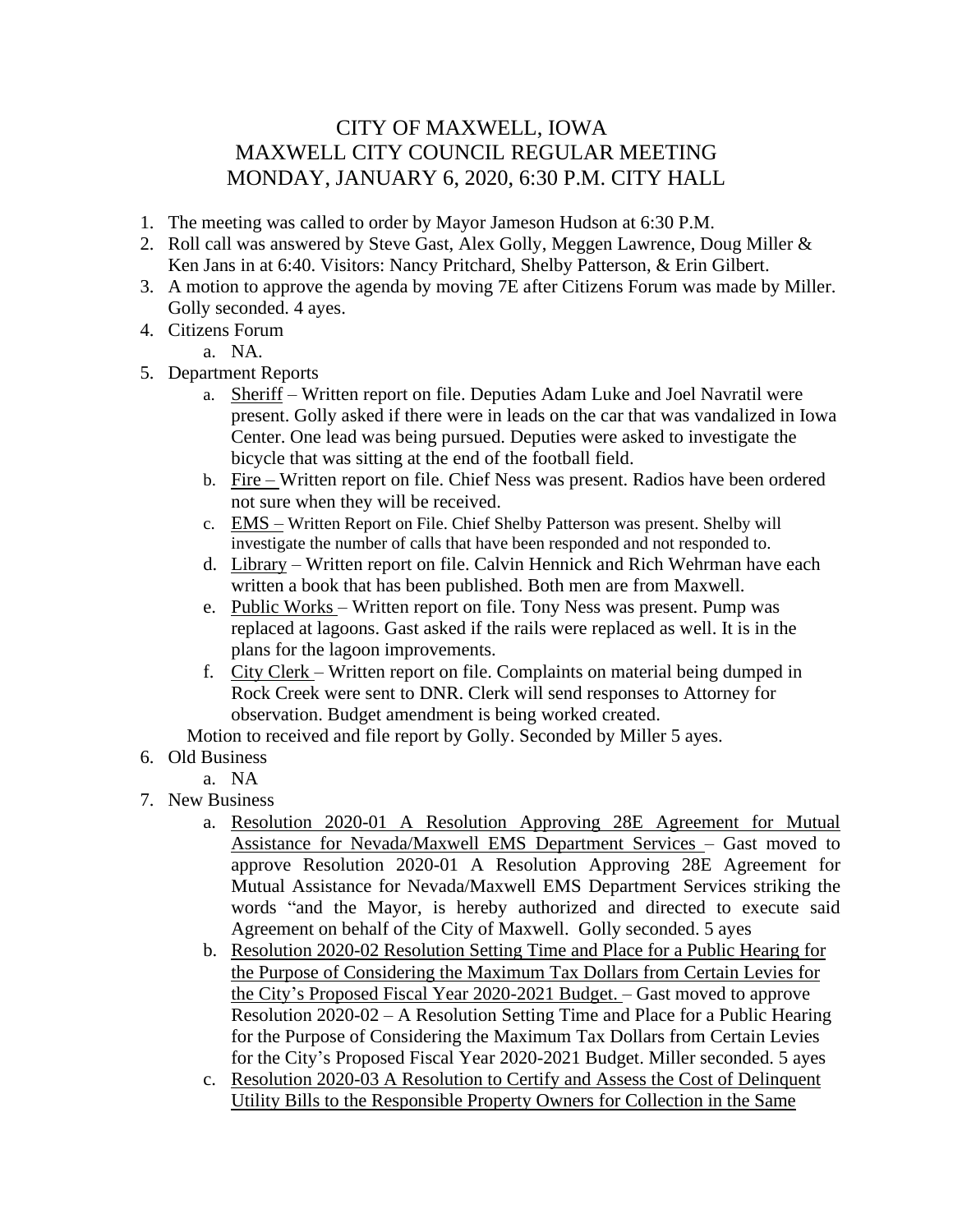Manner as Property Taxes –. Gast moved to approve Resolution 2020-03 A Resolution to Certify and Assess the Cost of Delinquent Utility Bills to the Responsible Property Owners for Collection in the Same Manner as Property Taxes. Miller seconded. 5 ayes.

- d. Resolution 2020-04 A Resolution to Certify and Assess the Cost of Delinquent Utility Bills to the Responsible Property Owners for Collection in the Same Manner as Property Taxes – Gast moved to approve Resolution 2020-04 - A Resolution to Certify and Assess the Cost of Delinquent Utility Bills to the Responsible Property Owners for Collection in the Same Manner as Property Taxes. Golly seconded. 5 ayes.
- e. Approval of Livestock Permit for  $217 \times 10^{th}$  St Brianna Oleson has asked for a livestock for 217 10<sup>th</sup> St. They would like to have 4 horses. They have a 5-stall barn for shelter. They plan to spread the manure and working with Jim Myers. There were no concerns voiced from neighbors. Gast moved to approval the livestock with a waiver to the one horse per family member restriction. Golly seconded. 5 ayes.
- f. Discussion of New Street Light on Baldwin St A new streetlight was requested in front of 906 Baldwin St. The established distance for streetlights is 300 ft. There are already 2 streetlights in that area. Gast moved to approve a streetlight at 906 Baldwin St. Golly seconded. 5 nays. Motion failed.
- g. Discussion on Betterment Award Miller moved to post flyer asking for nominations for the Betterment Award. Golly seconded.
- h. Budget Planning Fiscal Year 2020/2021- Gast moved to discuss the planning of the 2020/2021 Budget. The first budget meeting will be held on January  $13<sup>th</sup>$  for revenues to complete the Max Levy Proposal. Salaries will be discussed. Expenditures will take most of the time. Budget meetings will be held on Jan.  $13<sup>th</sup>$ , Jan.  $27<sup>th</sup>$ , Feb.  $3<sup>rd</sup>$ , Feb.  $17<sup>th</sup>$ , Mar.  $2<sup>nd</sup>$  and Mar.  $9<sup>th</sup>$ . Council was asked to start thinking of special projects that they would like to see get done in the next budget year.
- 8. Council and Mayor Reports
	- a. Doug Miller 1) Doug asked if anyone had heard from Scott Oakes. Jameson had talked to the realtor and Scott is ready to go forward on project. He is expecting to move dirt in the spring. Steve has had contact with Scott and told him he needed to go to Planning & Zoning Commission to start the re-zoning and get approval of the preliminary plat. It would the go to Council which could take 3 readings. 2) Doug said the Superintendent would like to know whose responsibility to take care of the parking around the school. Gast said that once the landowner establishes a parking are in the right of way then the city will maintain. However, the snow removal that was hired by the school, tore up the parking it may be another issue. Jameson will get a meeting between the City and the School to discuss some of these issues.
	- b. Meggen Lawrence What is being done with the house at 609 Mani St. The new owners have a building permit to remodel. The clerk will check on when that building will expire.
	- c. Jameson Hudson Jameson has called Landus about grain bins to create a band shelter. They haven't gotten back to him. Steve recommended talking to Iowa State University to see if they would be interested in using the band shelter as a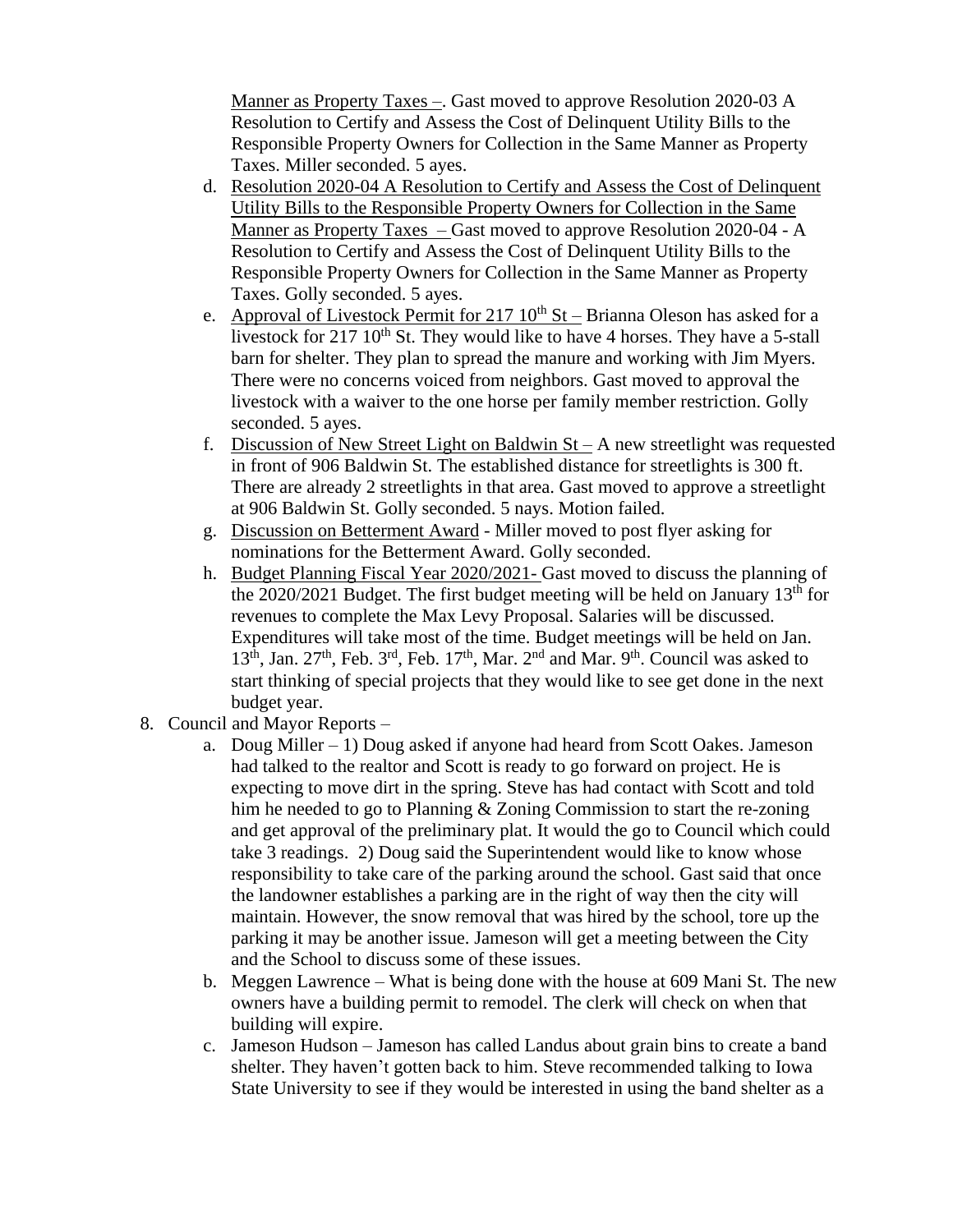design project for the architectual department. Steve said he would contact the design center.

## 9. Consent Agenda

- **1)** Miller moved to accept the December 9, 2019 minutes. Golly seconded. 3 ayes, 2 abstain.
- **2)** Miller moved to accept the December 16, 2019 minutes. Golly seconded. 3 ayes, 2 abstain.
- **3)** Miller moved to accept current bills. Gast seconded. 5 ayes,
- **4)** Bills presented were as follows:

| <b>VENDOR</b>                             | <b>REFERENCE</b>                  | <b>AMOUNT</b> |
|-------------------------------------------|-----------------------------------|---------------|
| AFLAC                                     | <b>AFLAC CANCER</b>               | \$252.48      |
| AIRGAS USA, LLC                           | <b>MEDICAL OXYGEN</b>             | \$168.95      |
| <b>ALLIANT ENERGY</b>                     | <b>MONTHLY UTILITY BILL</b>       | \$4,888.13    |
| <b>BADGER METER</b>                       | <b>WATER METER CELLULAR READS</b> | \$345.32      |
| <b>BADGER METER</b>                       | water meter cellular reads        | \$345.32      |
| <b>BANLEACO</b>                           | <b>MMIT-COPIER</b>                | \$188.15      |
| <b>BARCO MUNICIPAL PRODUCTS INC</b>       | 2 12V AMBER STROBER MAG MOUNT     | \$571.78      |
| <b>BROCK BURTON</b>                       | <b>CALLS MEETING TRAININGS</b>    | \$508.00      |
| <b>CARL MARSHALL</b>                      | <b>CALLS TRAINING MEETINGS</b>    | \$160.00      |
| <b>CASEY'S BUSINESS MASTERCARD</b>        | <b>MONTHLY GAS AND DIESEL</b>     | \$379.29      |
| <b>CHARLES ROBERTSON</b>                  | <b>CALLS TRAININGS MEETINGS</b>   | \$110.00      |
| <b>CHRISTOPHER PITTS</b>                  | <b>CALLS TRAININGS MEETINGS</b>   | \$25.00       |
| <b>COLE NIELSEN</b>                       | <b>CALLS TRAINING MEETINGS</b>    | \$225.00      |
| <b>COLE WHITE</b>                         | <b>CALLS TRAINING MEETINGS</b>    | \$15.00       |
| COMMERCIAL APPRAISERS OF IOWA             | APPRAISAL OF SIDWELL PARCEL       | \$2,900.00    |
| <b>CONSUMERS ENERGY</b>                   | <b>RCH ELECTRIC</b>               | \$16.10       |
| <b>CUMMINS CENTRAL POWER, LLC</b>         | <b>REPAIRS ON GENERATOR</b>       | \$543.80      |
| <b>DEBRA HAYES</b>                        | MILEAGE TO BUDGET CLASS           | \$44.08       |
| <b>DEE GAMBLE</b>                         | <b>CALLS TRAININGS MEETINGS</b>   | \$113.00      |
| <b>ELECTRIC PUMP &amp; TOOL</b>           | <b>INSTALLED REPAIRED PUMPS</b>   | \$595.60      |
| <b>ERIK NOSS</b>                          | <b>CALLS TRAINING MEETINGS</b>    | \$80.00       |
| <b>DB IOWA HOLDINGS</b>                   | PUBLISHING AFR & MINUTES          | \$320.53      |
| <b>IOWA APPRAISAL &amp; RESEARCH CORP</b> | REVIEW APPRAISAL OF SIDWELL PR    | \$1,200.00    |
| <b>IOWA REGIONAL UTILITIES ASSOC</b>      | <b>RCH WATER</b>                  | \$500.02      |
| <b>IPERS</b>                              | <b>IPERS</b>                      | \$1,578.97    |
| <b>IPERS</b>                              | <b>IPERS</b>                      | \$157.30      |
| <b>JACOB SKINNER</b>                      | <b>CALLS TRAINING MEETINGS</b>    | \$115.00      |
| <b>JAMIE NESS</b>                         | <b>CALLS MEETINGS TRAININGS</b>   | \$46.00       |
| <b>JARED HUDSON</b>                       | <b>CALLS MEETINGS TRAINING</b>    | \$25.00       |
| <b>JESSE JONES</b>                        | <b>CALLS TRAININGS MEETINGS</b>   | \$90.00       |
| <b>JULIE PRITCHARD</b>                    | <b>CALLS MEETINGS TRAININGS</b>   | \$5.00        |
| <b>KASEY PATTERSON</b>                    | <b>CALLS TRAININGS MEETINGS</b>   | \$80.00       |
| <b>KEYSTONE LABORATORIES INC</b>          | #1C08908-BOD,NITROGEN,CBOD        | \$202.40      |
| <b>KEYSTONE LABORATORIES INC</b>          | #1C10596-SOLIDS,NITROGEN,CBOD     | \$392.50      |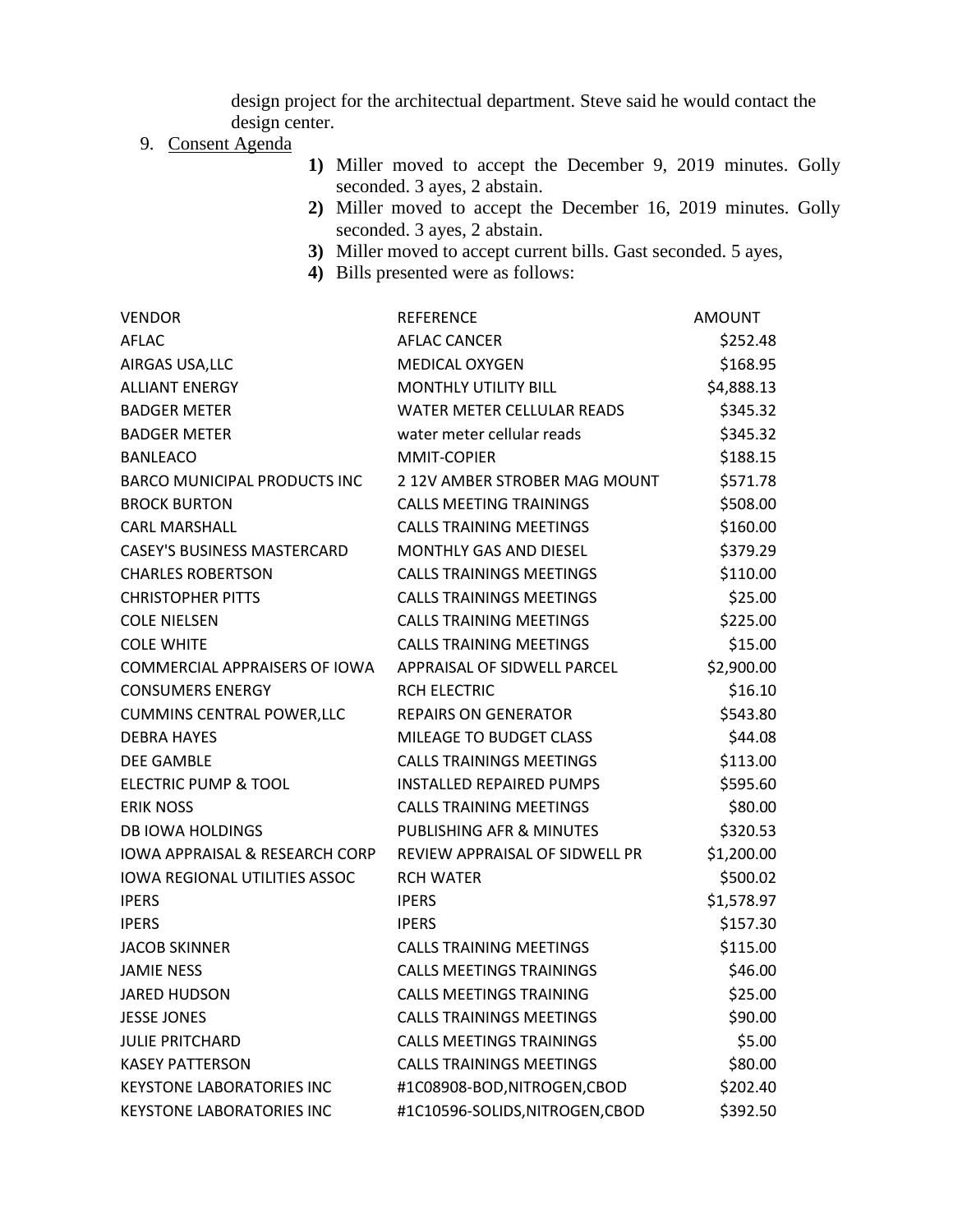| <b>LOGAN MITCHELL</b>          | <b>CALLS MEETINGS TRAINGS</b>    | \$95.00      |
|--------------------------------|----------------------------------|--------------|
| <b>LOGSDON'S GROCERY</b>       | WATER, TOWELS, CUPS, T-TISSUE    | \$61.36      |
| <b>MAXWELL STATE BANK</b>      | FED/FICA TAX                     | \$3,657.92   |
| MAXWELL VANMAANEN              | <b>CALLS MEETINGS TRAINING</b>   | \$45.00      |
| <b>MEBULBS</b>                 | <b>LIGHT BULBS</b>               | \$134.23     |
| <b>NANCY PRITCHARD</b>         | <b>CALLS TRAININGS MEETINS</b>   | \$176.00     |
| <b>NICK FRANK</b>              | <b>CALLS TRAININGS MEETINGS</b>  | \$59.00      |
| <b>OMNISITE</b>                | 1 YEAR WIRELESS SERVICE &        | \$441.00     |
| PETTY CASH                     | POSTAGE- CONTRACTS               | \$7.80       |
| <b>MAXWELL POST OFFICE</b>     | POSTAGE FOR U BILLS & NEWSLTTR   | \$220.00     |
| RACOM CORPORATION              | 1/3 OF RADIOS                    | \$28,130.39  |
| <b>RON HAYES</b>               | MEETINGS, CALLS, TRAINING        | \$135.00     |
| SAFE BUILDING COMPLIANCE & TEC | #3074-609 MAIN, ELECT, PLUMB     | \$884.18     |
| <b>SCOTT JOHNSON</b>           | <b>CALLS TRAINING MEETINGS</b>   | \$60.00      |
| <b>SHELBY PATTERSON</b>        | <b>CALLS TRAININGS MEEETINGS</b> | \$285.00     |
| <b>SNYDER &amp; ASSOCIATES</b> | 119.0266.01-7WWTP IMPROVMENTS    | \$65,642.00  |
| <b>SUSIE LIVESAY</b>           | <b>CALLS MEETINGS TRAININGS</b>  | \$25.00      |
| SYNCB/AMAZON                   | <b>DVDS &amp; BOOKS</b>          | \$480.99     |
| <b>TAWNIA LESLIE</b>           | <b>CALLS MEETINGS TRAININGS</b>  | \$63.00      |
| <b>TODD WHITE PLUMBING</b>     | NEW HYDRANT @CEMETERY            | \$533.60     |
| <b>TOM HUDSON</b>              | <b>CALLS MEETINGS TRAININGS</b>  | \$190.00     |
| <b>TONY NESS</b>               | <b>CALLS MEETINGS TRAINING</b>   | \$340.00     |
| TREASURER-STATE OF IOWA        | <b>STATE TAXES</b>               | \$1,194.00   |
| U.S. BANK                      | MLA WORKSHOPS-MAYOR COUNCIL      | \$506.72     |
| <b>US CELLULAR</b>             | <b>MONTHLY CELL PHONE</b>        | \$204.92     |
| WINDSTREAM                     | #091143516-TELEPHONE & INTERNE   | \$206.11     |
| WINDSTREAM                     | 091143516-PHONE & INTERNET       | \$574.76     |
| <b>Accounts Payable Total</b>  |                                  | \$121,540.70 |
| ***** REPORT TOTAL *****       |                                  | \$121,540.70 |

DEC 10, 2019-JAN 3, 2020

| <b>GENERAL</b>        |       | 42,716.10   |
|-----------------------|-------|-------------|
| <b>ROAD USE TAX</b>   |       | 2,340.34    |
| <b>WATER</b>          |       | 4,711.29    |
| <b>SEWER</b>          |       | 5,292.97    |
| <b>WWTP FACILITY</b>  |       | 66,480.00   |
| <b>TOTAL FUNDS</b>    |       | 121,540.70  |
| Revenue by Fund       |       | $Dec-19$    |
| Fund                  | Total |             |
| 001 General           |       | \$17,383.60 |
| 110 Road Use Tax      |       | \$7,291.05  |
| 112 Employee Benefits |       | \$769.48    |
|                       |       |             |